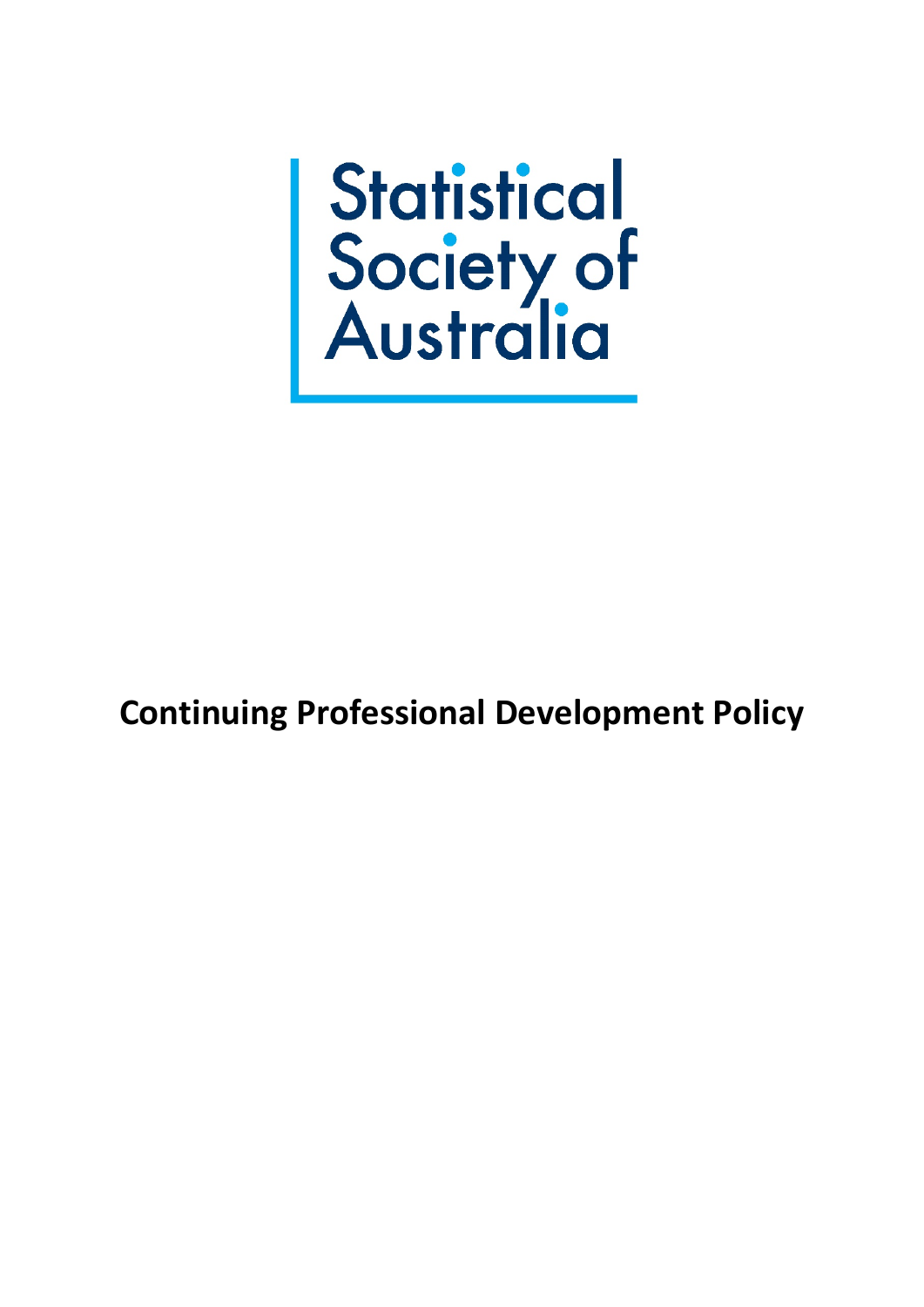#### **Introduction**

Continuing Professional Development (CPD): CPD is a process by which people maintain their knowledge and skill related to their professional career. CPD learning can involve structured, unstructured or informal and self-directed learning. A CPD working committee was set up after seeking an online interest from all the members of Statistical Society of Australia Inc (SSA).

The newly formed committee for CPD identified the need for a purpose, or policy, statement to fill a key strategic gap in the societies approach to continuing professional development. Previous attempts by the society (2000: Nick Fisher CPD Linked to Accreditation; 2002: Working Group on CPD conducted a survey of possible workshops; 2009: William Dunsmuir re-ignites the idea of CPD leading to Paul Sutcliffe's involvement in running CPD) were more focused on getting a CPD program up and running rather than developing a policy for the societies approach to CPD.

Rather than re-inventing the wheel this policy is modelled on the CPD Policy of the Royal Statistical Society (RSS) and policies of other Australian associations. The RSS policy is well developed and is linked to accreditation of members. Rather than develop a policy formally linked to accreditation this policy will developed in two stages. The first stage is to develop and promote a CPD policy which encourages members to engage in the process of CPD. This would be beneficial for young statisticians who are early in their career. The Accreditation Committee is expected to review the links to accreditation and decide whether to extend/promote the policy to formal level for re-accreditation purposes. The policy would then be updated to include the links to renewal of membership to the society and the accreditation.

The current CPD policy was initially drafted by the CPD committee on 31 July 2013 and submitted to the SSA Executive and Central Council for endorsement.

CPD Committee (on 31 July 2013)

Paul Sutcliffe (Chair) Jannah Baker Ryan Defina Mark Griffin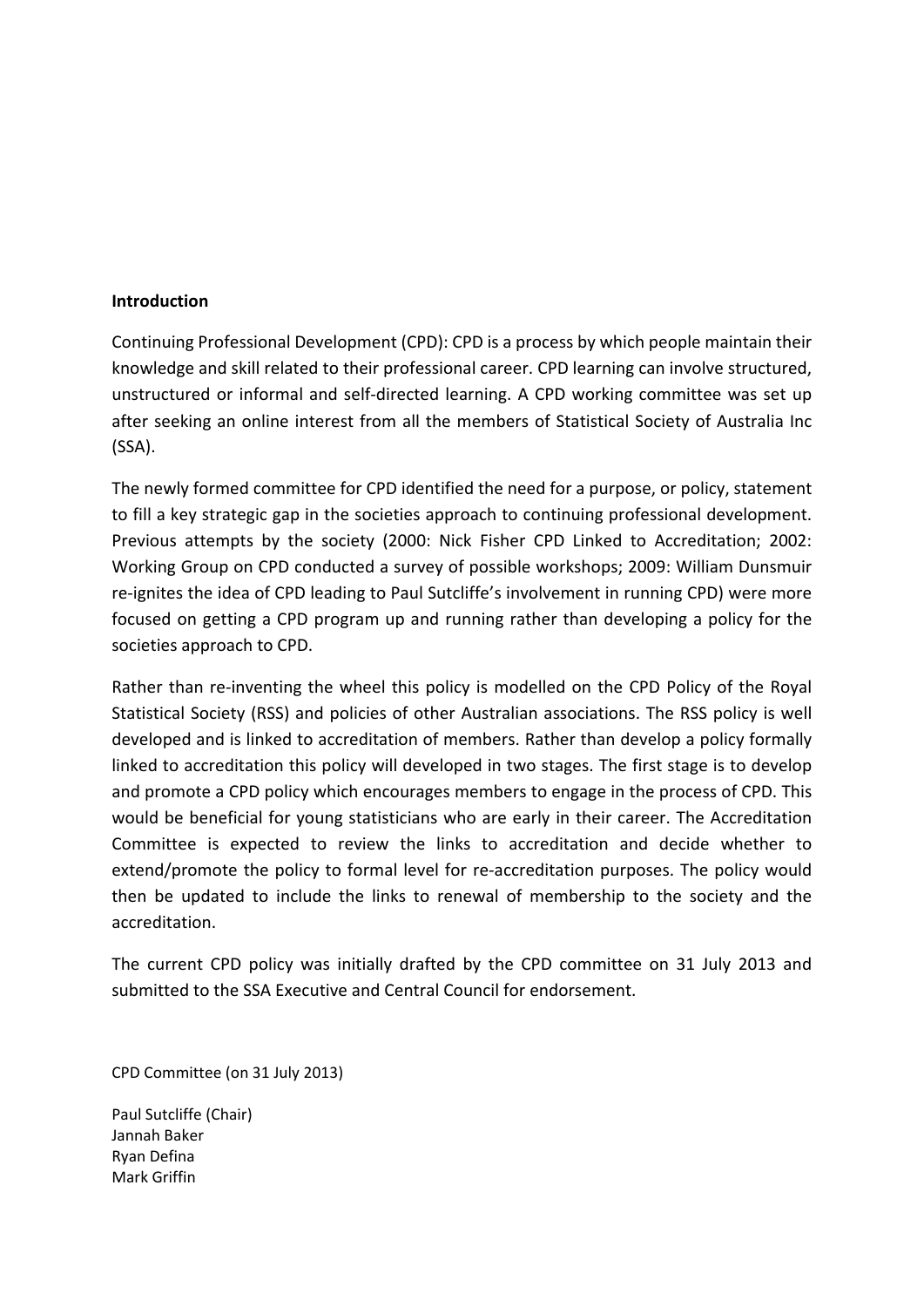Murthy Mittinty Dina Neiger Marie-Louise Rankin Kevin Wang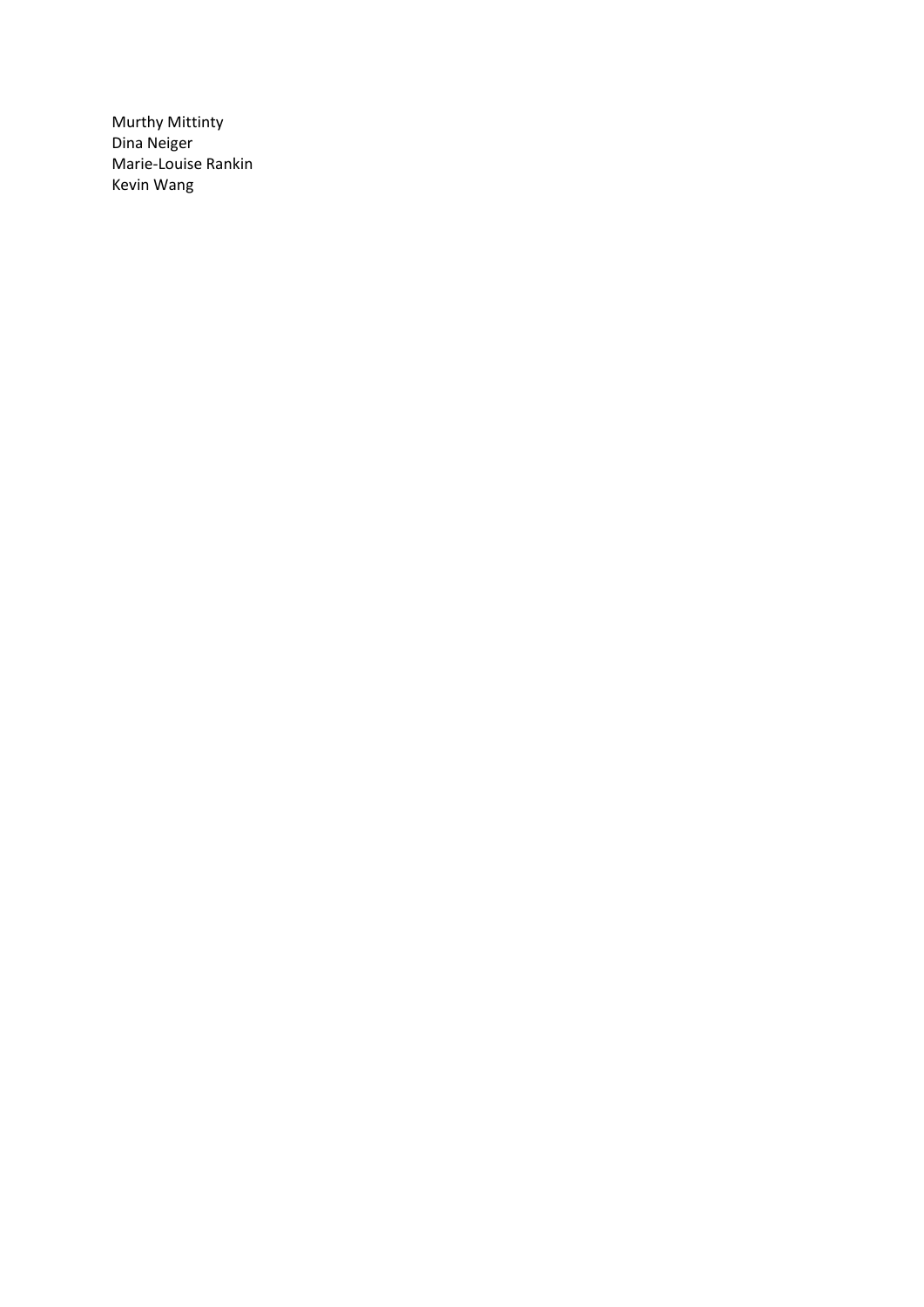# **CPD POLICY**

The SSA encourages its members, to follow a process of continuous professional review through CPD. The society provides guidelines on minimum targets at which to aim. All practising statisticians should view CPD as a vital part of their individual review process.

The SSA defines CPD as follows

CPD is an ongoing and continuous process through which an individual maintains and extends their knowledge and the development of individual qualities necessary for the execution of professional and technical duties throughout the practitioner's working life.

The society believes that:

- 1. CPD is a key part of professional recognition in the field of Statistics.
- 2. CPD must not be looked upon just as a medium of statistical technical development but as a whole person development, which includes non-statistical development aspects.
- 3. CPD evaluation is essentially an individual assessment process.

#### CPD involves

- work based learning,
- professional activities,
- formal/education,
- self-directed learning, and
- others.

Definitions and illustrations of these categories are given in Appendix 1.

#### **Who does the CPD policy apply to?**

For the purposes of Continued Professional Development, SSA members are broken up into the following broad categories A-D;

A. Academics who specialise in the discipline of statistics or a discipline closely related.

B. Those who are employed predominantly to practice statistical methods in either the private or public sector. Such individuals are often given titles such as:

- i. Statisticians
- ii. Data analysts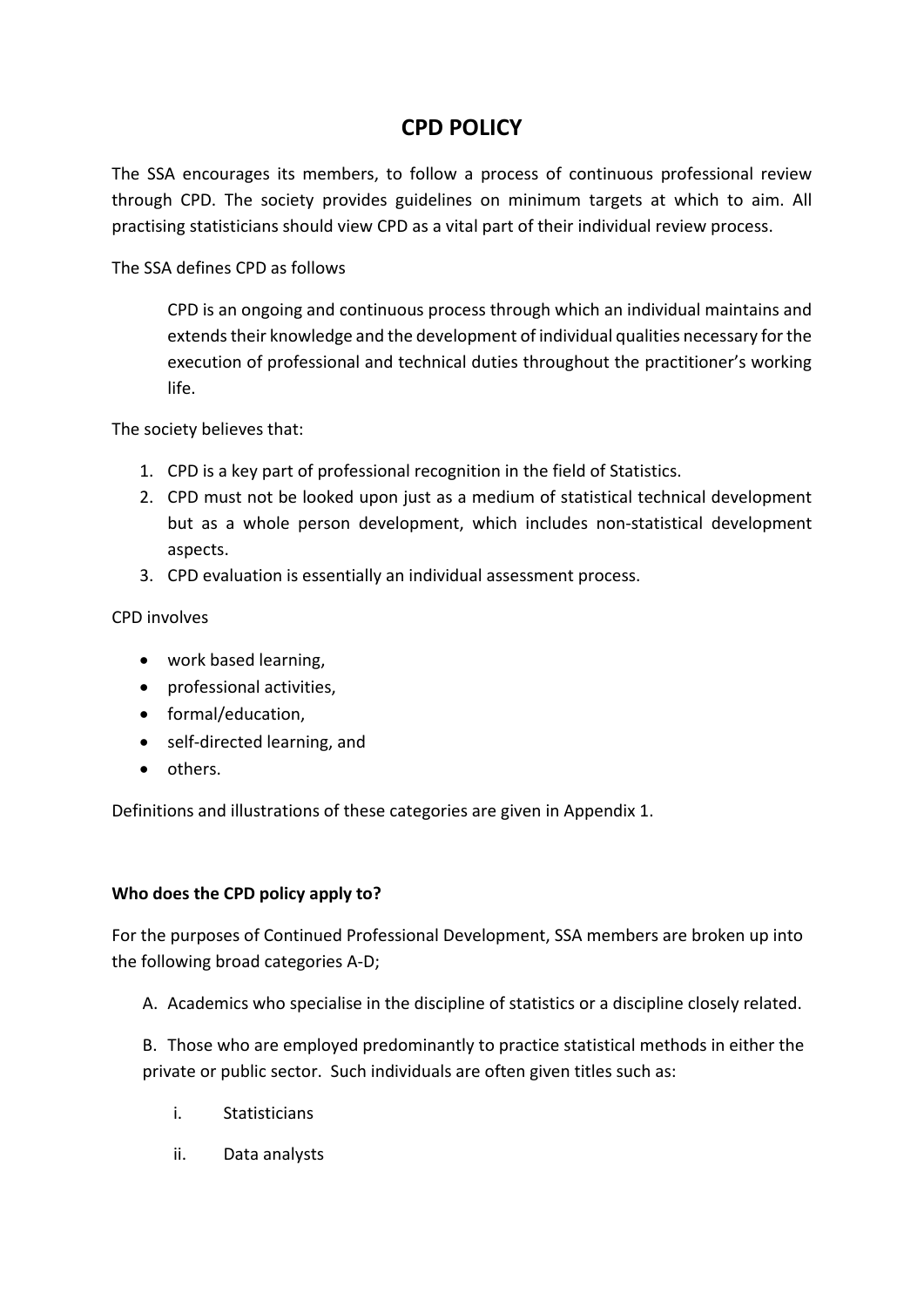# iii. Research officers

C. Those who are employed with some need to practice statistical methods in either the private or public sector. Such individuals can be addressed by a large spectrum of professional titles. This includes people who manage statistical units and also people such as senior general managers who have previously been active professional statisticians.

D. Individuals not falling into any of the above categories whom are merely seeking to keep abreast of developments in statistics and its practice.

Members in the first two categories (A and B) are encouraged to engage actively in the SSA CPD Policy described within this policy document as a way of planning and managing their professional development. Members in the other categories (C and D) should self-determine the level of professional development appropriate to their circumstance based on the guidelines mentioned in the CPD Guiding Principles below.

# **CPD Guiding Principles**

SSA members can range from those beginning their career straight out of University to very experienced and senior practitioners and high level academics. As careers develop the CPD requirements will change and be approached in different ways. This policy is designed to assist those early in their careers, but also be applicable to all members.

To guide the individual through establishing their overall need for CPD consideration should be given to the following;

1. Relative importance of additional statistical knowledge in the furthering of one's professional career.

2. Relative importance of additional statistical knowledge in the furthering of one's academic endeavours (mainly aimed at students).

3. General level of interest in statistical knowledge for reasons not related to employment or academic development.

For example, consider a case where an SSA member works as an epidemiologist in an academic institute. Statistics and subject matter knowledge are considered to be roughly equally split in terms of prioritized skill sets within the profession. This individual may therefore use the first guiding principle to establish that they will only adhere to half of the recommended level of CPD detailed below.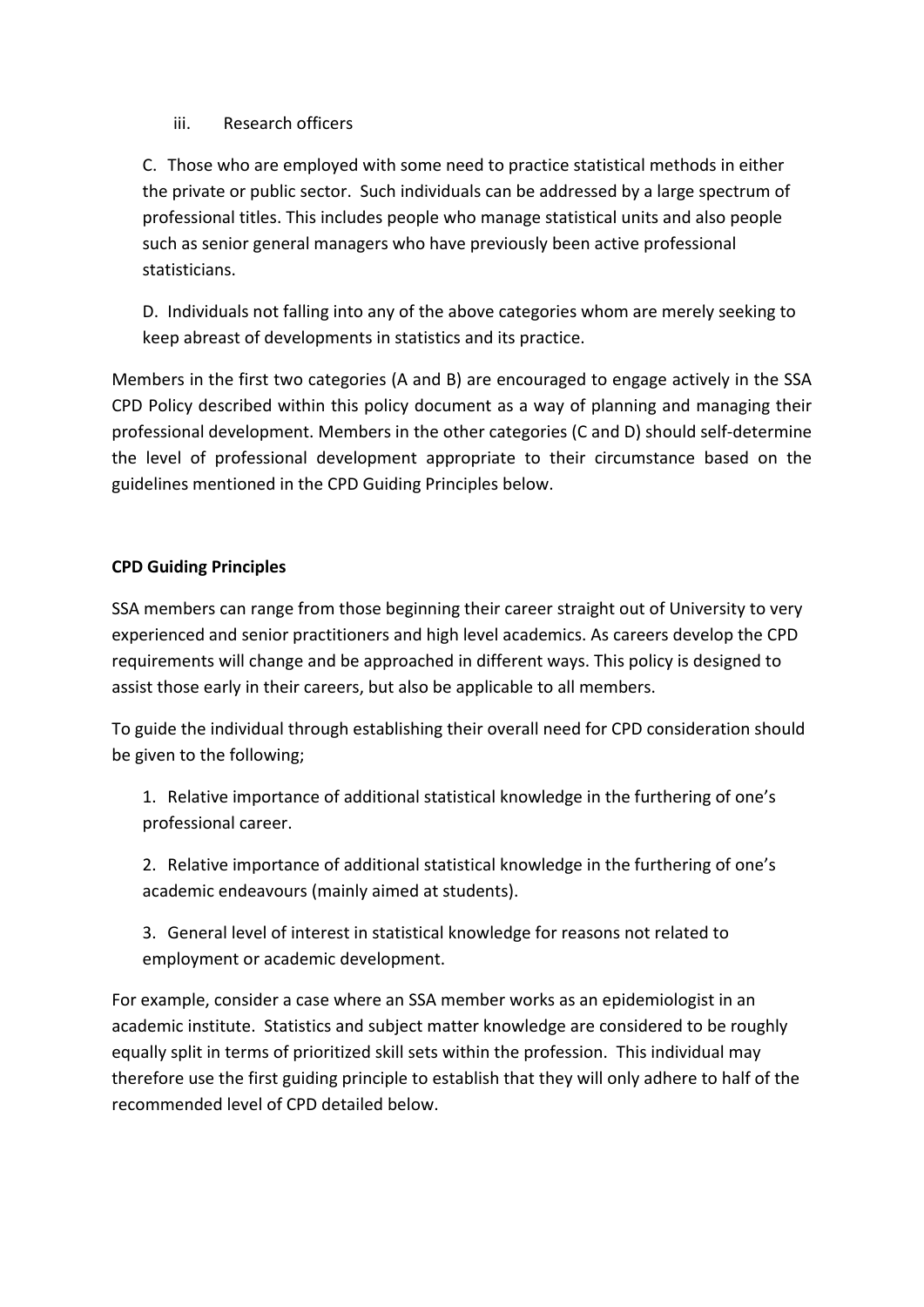The Society's Policy encourages an annual CPD profile of at least 50 *"Learning hours*" of CPD covering any combination of the above three activities. Learning hours is defined as

Learning hours = Actual hours x perceived CPD benefit (0-1 scale)

The perceived CPD benefit is a personal assessment of the benefit to the individual of each CPD activity. In many cases the value will be one (1), but there may be times when the activity has components that may not provide benefit and therefore a value of less than one can be used.

The Society expects that most practising statisticians in categories A and B will *readily* find that their CPD activities comfortably exceed the minimum requirements. It is however accepted that there may be particular years where attainment of the minima is, for various good reasons not achievable (e.g. due to career breaks).

# **Recording CPD**

The Society recommends maintenance of CPD records as an important feature of the CPD Policy. The Society expects that its members not to view this as a bureaucratic requirement but consider it as a normal part of good practice in professional life. Many Societies and employers already expect this, often as part of annual review and goal setting processes. As a good professional and personal trait, the Society believes that, it is useful to maintain a "CPD diary" to keep track of the CPD activities undertaken in a year. To simplify the process and give members an easy way to follow their level of CPD progress, the SSA has devised two tables (Appendix 2).

These tables are provided to serve as guidelines but by no means an exhaustive method of recording the CPD activities. For those who already maintaining records elsewhere, perhaps on a system provided by the employer, they may continue to do so-It is not the intention of the Society to ask for unnecessary duplication effort.

For those who prefer a slight summary method of recording their CPD activities, the short table (Table-1) might be considered useful. Please see Appendix-2 Table-1. If this option is preferred other supporting material would be held separately.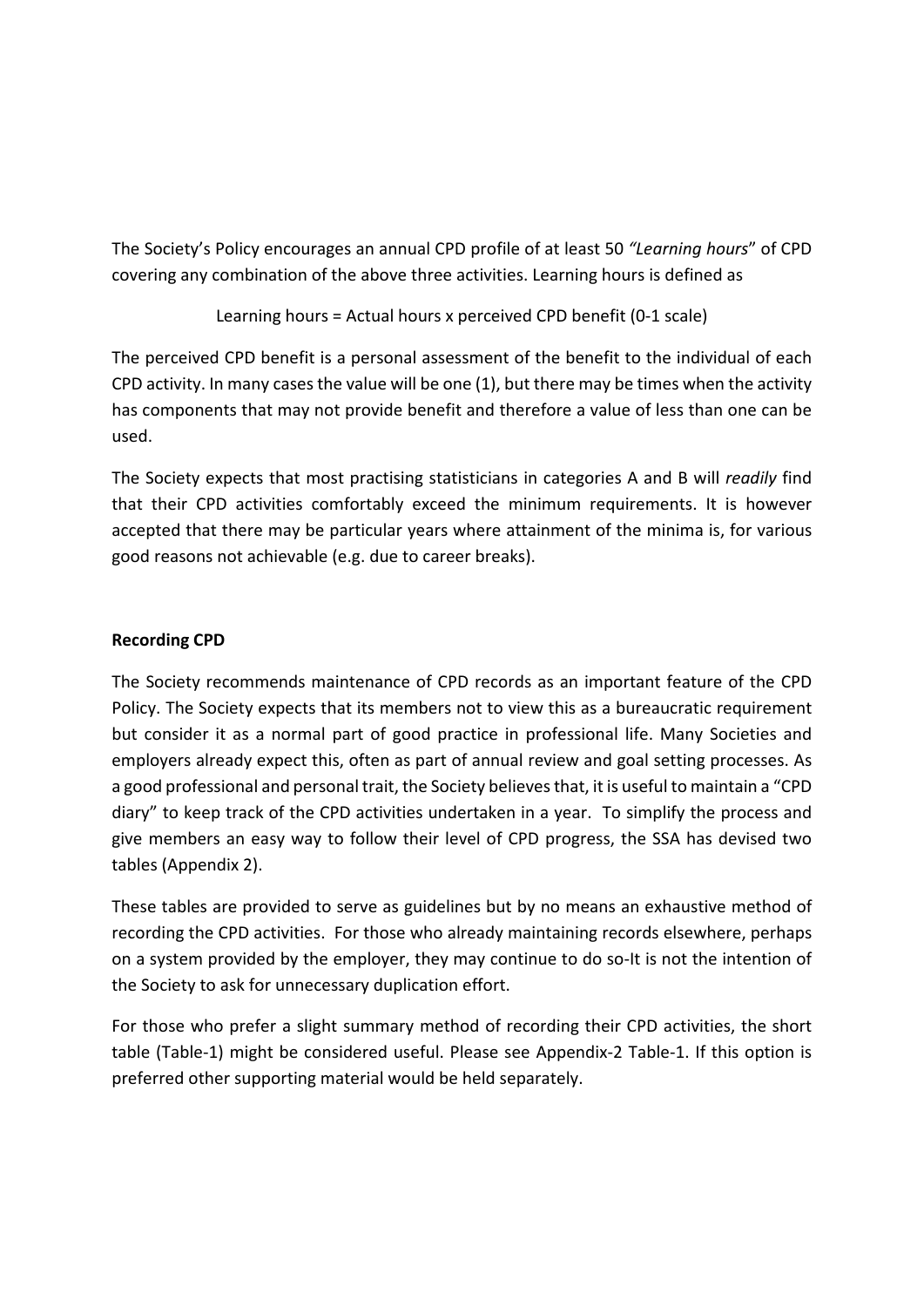# Appendix-1

Definitions of the CPD Activities [Adapted from the Royal Statistical Society, UK, CPD Policy]

CPD activities are allocated to one of the following five categories, with a requirement to undertake activities in at least three categories (exceptionally two categories) during each 12-month period.

- 1. Work based learning
- 2. Professional activity
- 3. Formal / educational
- 4. Self-directed learning
- 5. Other

Detailed elaboration of how these categories are defined is provided below: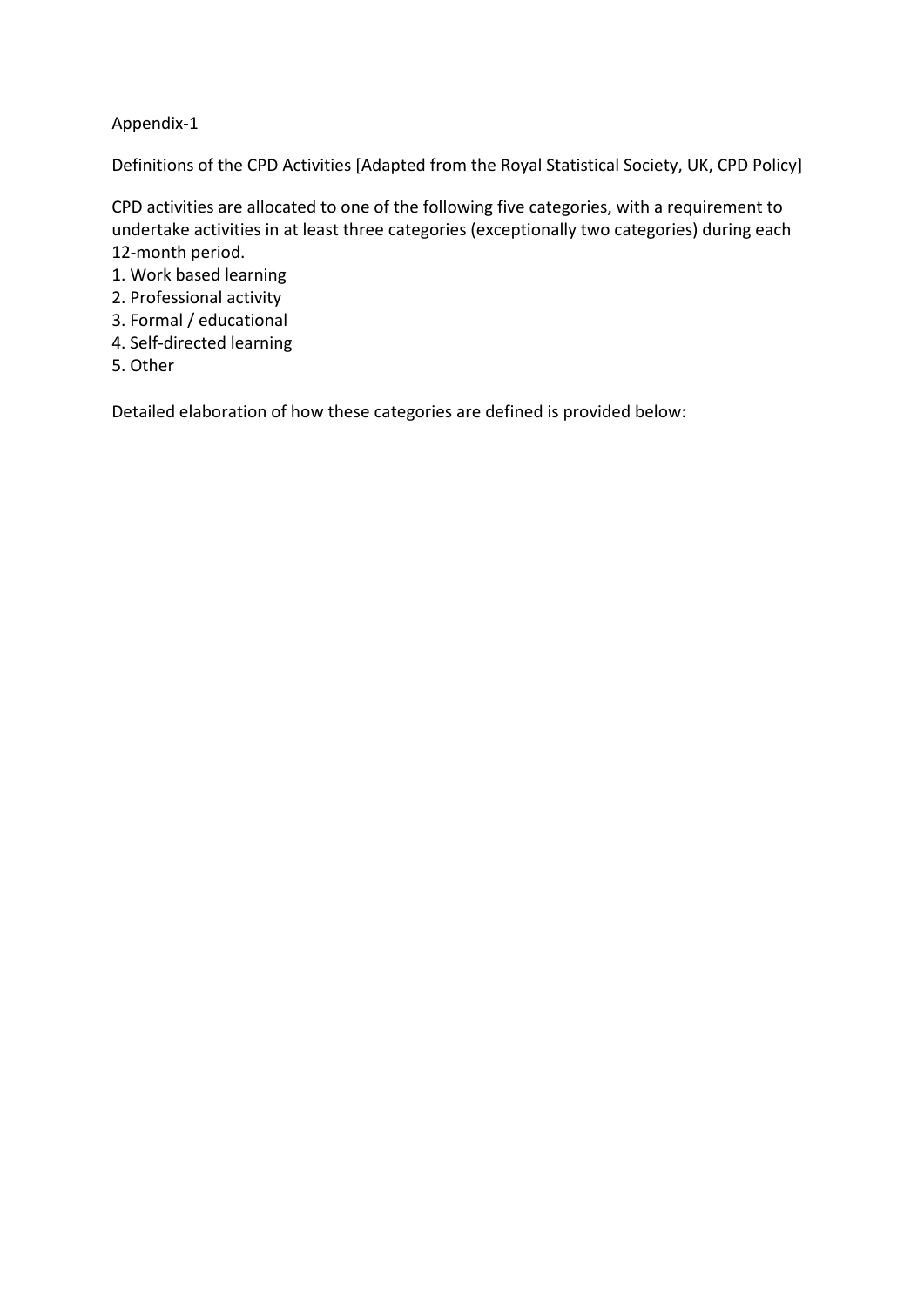#### **Work based learning**

*Work based learning is professional development that takes place by fulfilling the current job role. Such development naturally takes place as experience is gained in the role, greater independence and responsibility is given, and the complexity and scope of work undertaken increases.* 

*Work based learning also includes in-house learning activities and development opportunities that are provided by the employer as part of staff orientation and development in support of organisational performance and objectives.*  Worked based learning – examples:

• Experiential learning: learning by doing the job – gaining, and learning from, experience – expanding role

• In-service training – includes orientation programs, standard operating procedures and employee development

- Receiving coaching from others
- Work shadowing
- Peer review of own work, including presentations to colleagues
- Review of case studies and literature
- Participating in journal club
- Discussions with colleagues idea generation, problem solving, etc
- Presentations to external clients, regulators, policy makers
- Supervising colleagues or students
- Job rotation, secondments, sabbaticals
- Involvement in the wider work of employer beyond scope of role
- Post-mortem and lessons-learnt activities following significant projects, events
- Requesting and analysing feedback on performance from colleagues, clients
- Participating in the employer's performance appraisal and goal setting process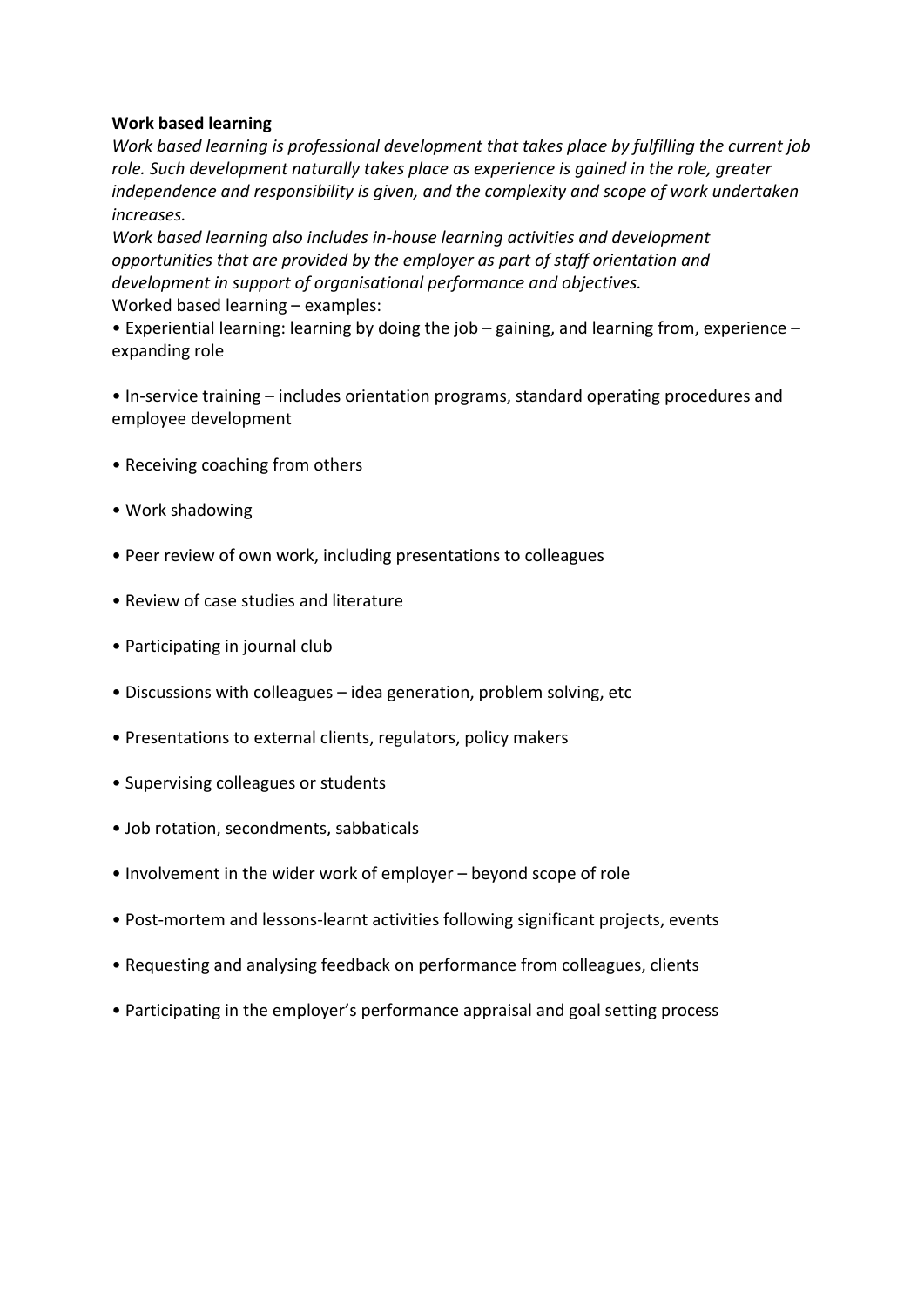### **Professional activity**

*Professional activities that support professional development include participating in the management and organisation of a professional body; and also participating in activities that develop the professional skills and knowledge of other professionals, and participating in activities that apply statistical expertise in the wider community.*  Professional activity – examples:

• Involvement in the management of a professional body – officer, organiser, committee member, working group member

- Organiser of a conference, scientific meeting or course
- Being an examiner
- Being a referee for a journal
- Supervisor of research
- Membership of a technical expert group e.g. special interest group, section or study group
- Being an expert witness
- Lecturing or teaching (new material)
- Giving presentations or being a discussant at conferences or scientific meetings
- Networking with professionals in other organisations
- Coaching or mentoring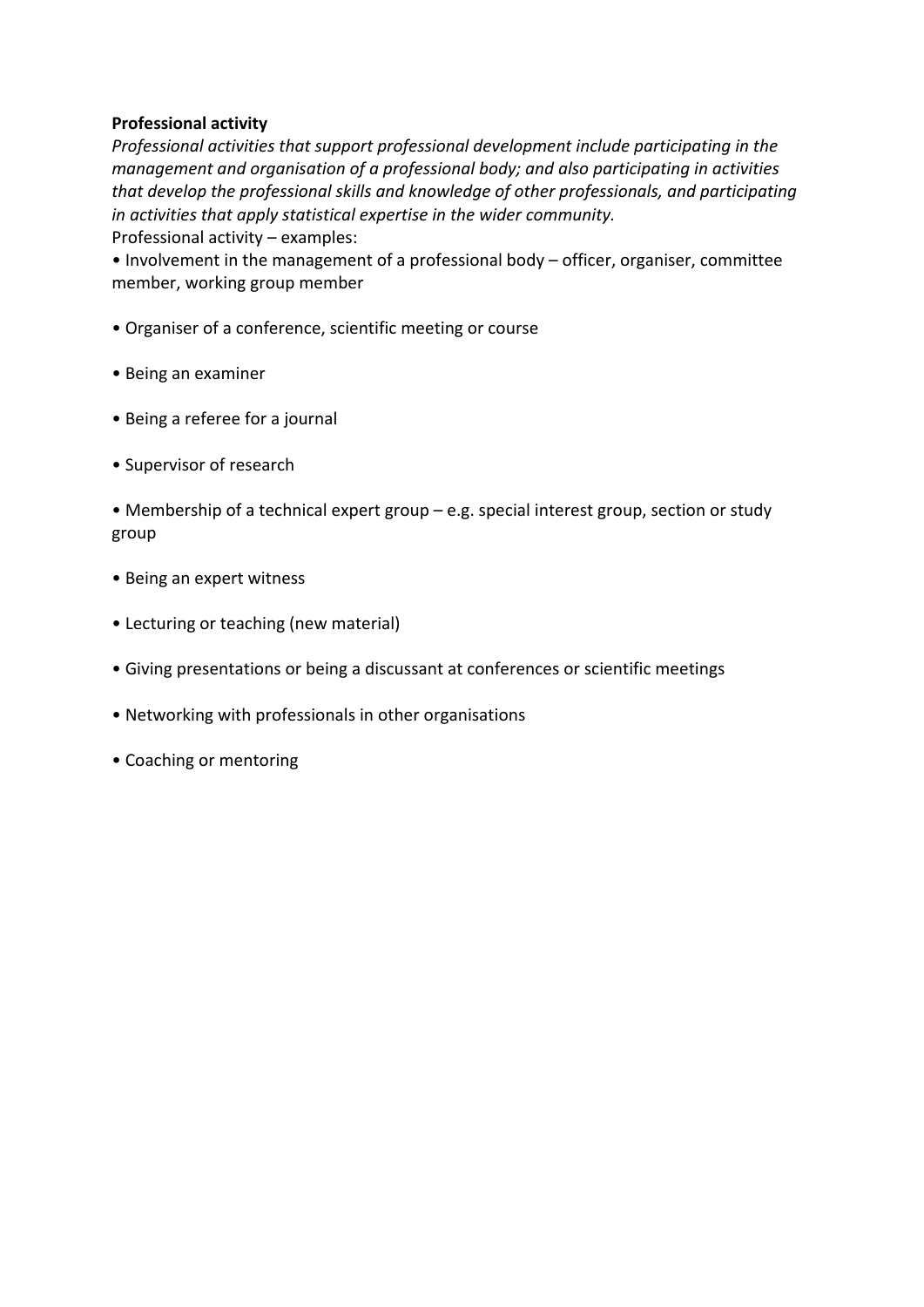# **Formal / educational**

*Formal/educational professional development includes the participation in activities that lead to gaining academic/professional qualifications and the attendance at structured learning activities organised by professional bodies, learned societies or training providers; and also the preparation of papers, articles or presentations for a professional audience.*  Formal / educational – examples:

- Undertaking a programme of learning or research for an academic qualification
- Attending training courses
- Attending conferences or scientific meetings
- Undertaking distance learning or e-learning activities
- Reading to understand the legal and/or regulatory framework for professional work
- Maintaining or developing specialist skills
- Writing articles or papers
- Preparing presentations for conferences or scientific meetings
- Preparing material for training courses

## **Self-directed learning**

*Self-directed learning takes place when the individual takes the initiative in diagnosing learning needs, formulating learning goals, designing learning experiences, identifying and using human and material resources and evaluating learning outcomes.*  Self-directed learning – examples:

- Reading books, journals and articles
- Reviewing and summarising books and articles

• Upgrading knowledge through internet searches and the use of electronic information sources

• Reflective practice – assessing benefit of CPD activities to self, client or employer – identifying next steps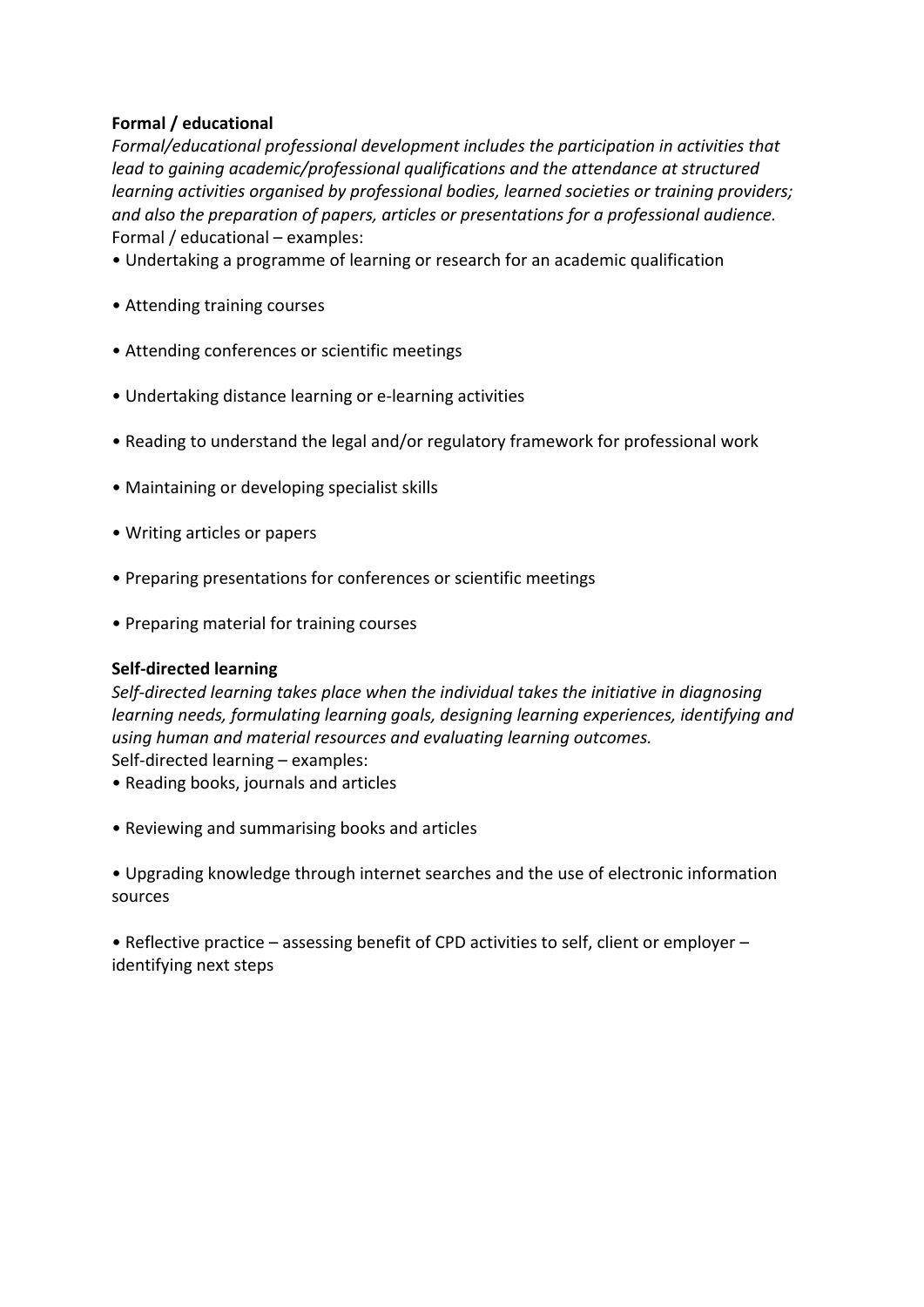# **Other**

*Activities which do not require statistical expertise, but which help develop transferable skills and gain experiences that are valuable in the current professional role or in future career directions. These would include involvement in strategic activities for the employer; and activities carried on outside of professional life.* 

Other – examples:

• Strategic thinking (e.g. projects for employers such as organisational restructuring, strategic planning and resourcing, external/community relations, facility development)

• Leadership skills (e.g. managing a children's sports team, leader of a scouting/guides activity, Chair-person for a club or society)

• Organisation and planning skills (secretary for a club or society, school governor, Parent Teacher Association organiser, church parish councillor)

• Finance skills (e.g. treasurer for a club or society)

• Coaching and counselling skills (e.g. sports coach, Samaritans volunteer, mentoring, tutoring)